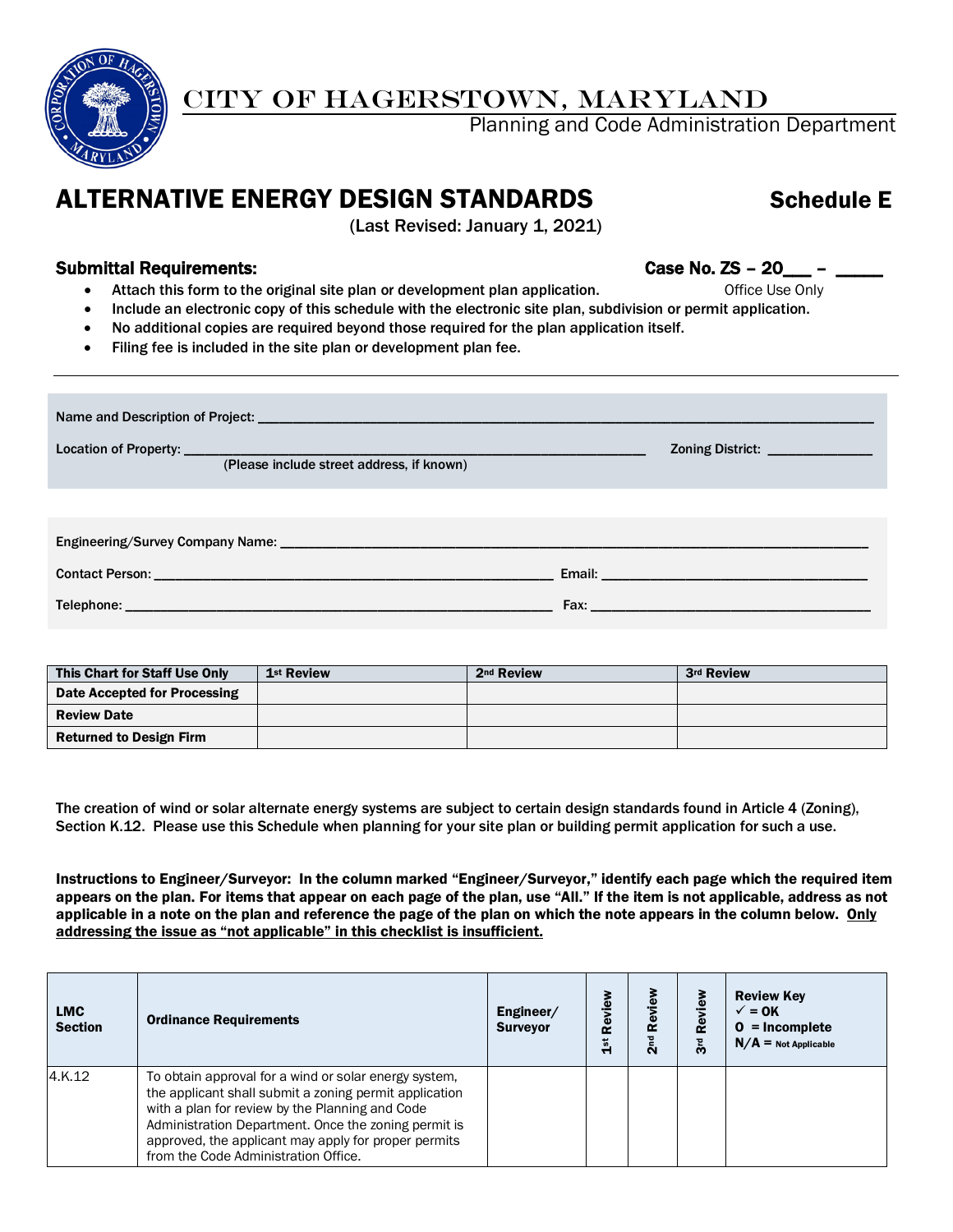| <b>LMC</b><br><b>Section</b> | <b>Ordinance Requirements</b>                                                                                                                                                                                                                                                                                                                                                                                                                                                                                                                                                                                                                                                                                                                                                                                                                                               | Engineer/<br><b>Surveyor</b> | 1st Review | 2 <sup>nd</sup> Review | 3rd Review | <b>Review Key</b><br>$\sqrt{}=$ OK<br>$0 = Incomplete$<br>$N/A$ = Not Applicable |
|------------------------------|-----------------------------------------------------------------------------------------------------------------------------------------------------------------------------------------------------------------------------------------------------------------------------------------------------------------------------------------------------------------------------------------------------------------------------------------------------------------------------------------------------------------------------------------------------------------------------------------------------------------------------------------------------------------------------------------------------------------------------------------------------------------------------------------------------------------------------------------------------------------------------|------------------------------|------------|------------------------|------------|----------------------------------------------------------------------------------|
| 4.K.12.a(1)                  | <b>Small Wind Energy Systems.</b><br>Small Wind Energy Systems shall be permitted as an<br>accessory use to any principal-permitted use in any<br>zoning district.<br>(1) No more than one freestanding Small Wind Energy<br>System shall be permitted on any individual property.                                                                                                                                                                                                                                                                                                                                                                                                                                                                                                                                                                                          |                              |            |                        |            |                                                                                  |
| 4.K.12.a(2)                  | (2) The minimum setback from any property line for a<br>Small Wind Energy System shall be:<br>(a) One and one-tenth (1.1) foot from the base of the<br>structure to each property line for every on 4.e foot in<br>structure height (as measured from the lowest point<br>along the base to the highest point of the support tower,<br>the top of either the turbine device or the area swept by<br>the rotor blades, whichever is greatest).<br>(b) In the event that the maximum permitted height for<br>Small Wind Energy System cannot be achieved on a<br>specific property, the maximum permitted height shall<br>be controlled by the setback constraints. The Board of<br>Zoning Appeals shall not issue a variance to the<br>minimum required setbacks for a Small Wind Energy<br>System.<br>(c) Location in the required front building setback is<br>prohibited. |                              |            |                        |            |                                                                                  |
| 4.K.12.a(3)                  | (3) No Small Wind Energy System shall have a rated<br>maximum output in excess of 15 kilowatts of electricity.<br>No variance to this electric generating capacity shall be<br>granted by the Board of Zoning Appeals.                                                                                                                                                                                                                                                                                                                                                                                                                                                                                                                                                                                                                                                      |                              |            |                        |            |                                                                                  |
| 4.K.12.a(4)                  | (4) No support tower for Small Wind Energy System<br>shall be taller than 100 feet in height.                                                                                                                                                                                                                                                                                                                                                                                                                                                                                                                                                                                                                                                                                                                                                                               |                              |            |                        |            |                                                                                  |
| 4.K.12.a(5)                  | (5) All wind energy systems shall be designed such that<br>the lowest point of the area that may be swept by the<br>rotor blades shall have a clearance of not less than 15<br>feet above the base of the supporting structure. The<br>supporting tower shall not be climbable for the first<br>12 feet above the base of the structure. Any access<br>doors to wind energy towers and electrical equipment<br>shall be secured by safety locks and securely mounted<br>into the ground, not a tree or other structure on the<br>property. Appropriate, but not excessive, reflective or<br>visible painting or colored objects (such as flags,<br>reflectors, or tapes) shall be placed on all guy wires<br>within ten feet of the ground in sufficient quantities or<br>spacing to make them visible.                                                                     |                              |            |                        |            |                                                                                  |
| 4.K.12.a(6)                  | (6) Guy wires used to support a Small Wind Energy<br>System structure shall be set back at least ten feet from<br>all property lines and shall be secured to stationary<br>anchors properly                                                                                                                                                                                                                                                                                                                                                                                                                                                                                                                                                                                                                                                                                 |                              |            |                        |            |                                                                                  |
| 4.K.12.a(7)                  | (7) Public Airports and Heliports: With respect to the<br>Federal Aviation Administration (FAA): CRF Title 14, Part<br>77.13 defines the controlling language for towers. The<br>FAA must be notified when: a Wind Energy System is<br>erected within 5,000 feet of a public use heliport that<br>exceeds a 25:1 surface ratio; when requested by the<br>FAA (applicant must contact FAA); when any<br>construction or alteration is located on a public use<br>airport or heliport.                                                                                                                                                                                                                                                                                                                                                                                        |                              |            |                        |            |                                                                                  |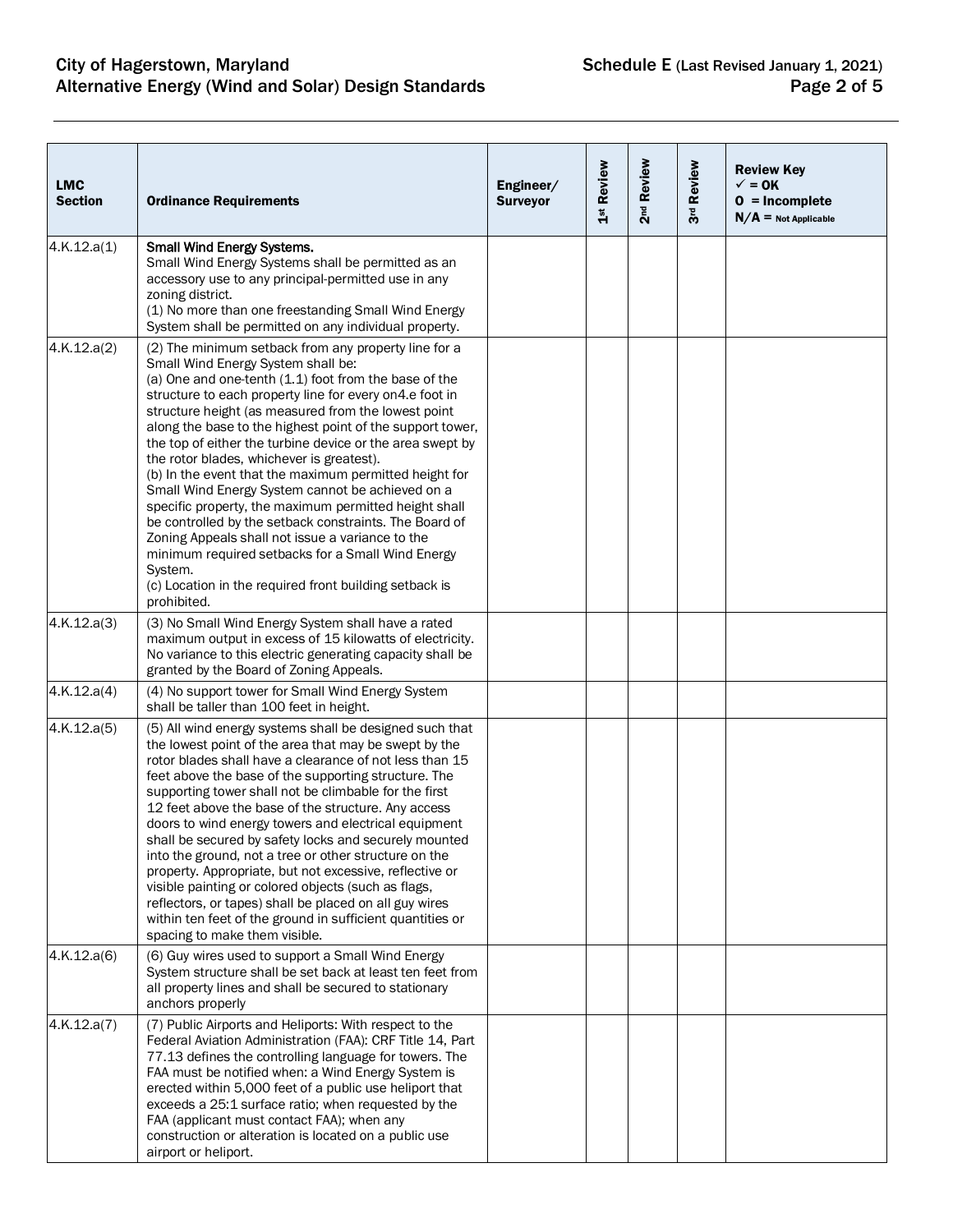| <b>LMC</b><br><b>Section</b> | <b>Ordinance Requirements</b>                                                                                                                                                                                                                                                                                                                                                                                                                                                                                                                                                                                                                                                                                       | Engineer/<br><b>Surveyor</b> | 1st Review | 2 <sup>nd</sup> Review | 3rd Review | <b>Review Key</b><br>$\checkmark$ = 0K<br>$0 = Incomplete$<br>$N/A$ = Not Applicable |
|------------------------------|---------------------------------------------------------------------------------------------------------------------------------------------------------------------------------------------------------------------------------------------------------------------------------------------------------------------------------------------------------------------------------------------------------------------------------------------------------------------------------------------------------------------------------------------------------------------------------------------------------------------------------------------------------------------------------------------------------------------|------------------------------|------------|------------------------|------------|--------------------------------------------------------------------------------------|
| 4.K.12.a(8)                  | (8) All supporting towers for a Small Wind Energy<br>System shall be specifically engineered to support a<br>wind turbine. Steel lattice support towers shall be<br>prohibited in all residential zoning districts. The use or<br>modification of a supporting tower originally designed<br>for a telecommunications antenna as a supporting<br>tower for a Small Wind Energy System shall be<br>prohibited. Supporting towers constructed of aluminum<br>also shall be prohibited.                                                                                                                                                                                                                                 |                              |            |                        |            |                                                                                      |
| 4.K.12.a(9)                  | (9) The applicant shall document that the proposed<br>Small Wind Energy System shall not generate audible<br>noise levels over 55 dBA at all property boundaries.                                                                                                                                                                                                                                                                                                                                                                                                                                                                                                                                                   |                              |            |                        |            |                                                                                      |
| 4.K.12.a(10)                 | (10) All Small Wind Energy Systems shall be designed<br>with braking, governing, or feathering systems to<br>prevent uncontrolled rotation, over speeding, and<br>excessive pressure on the tower structure, rotor blades,<br>and system components.                                                                                                                                                                                                                                                                                                                                                                                                                                                                |                              |            |                        |            |                                                                                      |
| 4.K.12.a(11)                 | (11) To the maximum extent practicable under the<br>applicable regulatory requirements, rotor blades for all<br>Small Wind Energy Systems shall be designed with non-<br>reflective (non-gloss) paints and materials to minimize<br>the potential "flicker" or "strobing" effect of reflected<br>sunlight on adjoining properties. The system also shall<br>be designed or sited to minimize the potential impacts<br>of rotor blade shadow strobing on nearby residential<br>dwellings, where such siting flexibility exists.                                                                                                                                                                                      |                              |            |                        |            |                                                                                      |
| 4.K.12.a(12)                 | (12) No Small Wind Energy System shall be lighted or<br>illuminated in any way that is not otherwise specifically<br>required by the Federal Aviation Administration.                                                                                                                                                                                                                                                                                                                                                                                                                                                                                                                                               |                              |            |                        |            |                                                                                      |
| 4.K.12.a(13)                 | (13) No Small Wind Energy System shall contain any<br>lettering, advertisement, or signage of any kind, with the<br>exception of any required or standard warning signage<br>and not more than one (1) manufacturer label bonded<br>to or painted upon the Wind Energy System.                                                                                                                                                                                                                                                                                                                                                                                                                                      |                              |            |                        |            |                                                                                      |
| 4.K.12.a(14)                 | (14) Small Wind Energy Systems shall be designed and<br>painted in a manner that is appropriate to minimize<br>visual impacts on the area and setting.                                                                                                                                                                                                                                                                                                                                                                                                                                                                                                                                                              |                              |            |                        |            |                                                                                      |
| 4.K.12.a(15)                 | (15) To the maximum extent practicable, all on-site<br>wiring or power lines necessary to control or transmit<br>power from the Wind Energy System shall be placed<br>underground or hidden from public view, except where<br>necessary to connect the system with an above-ground<br>power line.                                                                                                                                                                                                                                                                                                                                                                                                                   |                              |            |                        |            |                                                                                      |
| 4.K.12.a(16)                 | (16) Where a Small Wind Energy System will be<br>connected to the electric power grid to permit "net-<br>metering", the applicant also shall provide an affidavit<br>signed by the owner documenting that "the owner will<br>comply with all applicable utility notification<br>requirements contained in the Maryland net metering<br>law and the system will comply with the Institute of<br>Electrical and Electronics Engineers (IEEE) 1547<br>Standard for Interconnecting Distributed Resources with<br>Electric Power Systems, as may be amended,<br>and the applicable requirements promulgated by the<br>Maryland Small Generator Interconnection Standards by<br>the Maryland Public Service Commission." |                              |            |                        |            |                                                                                      |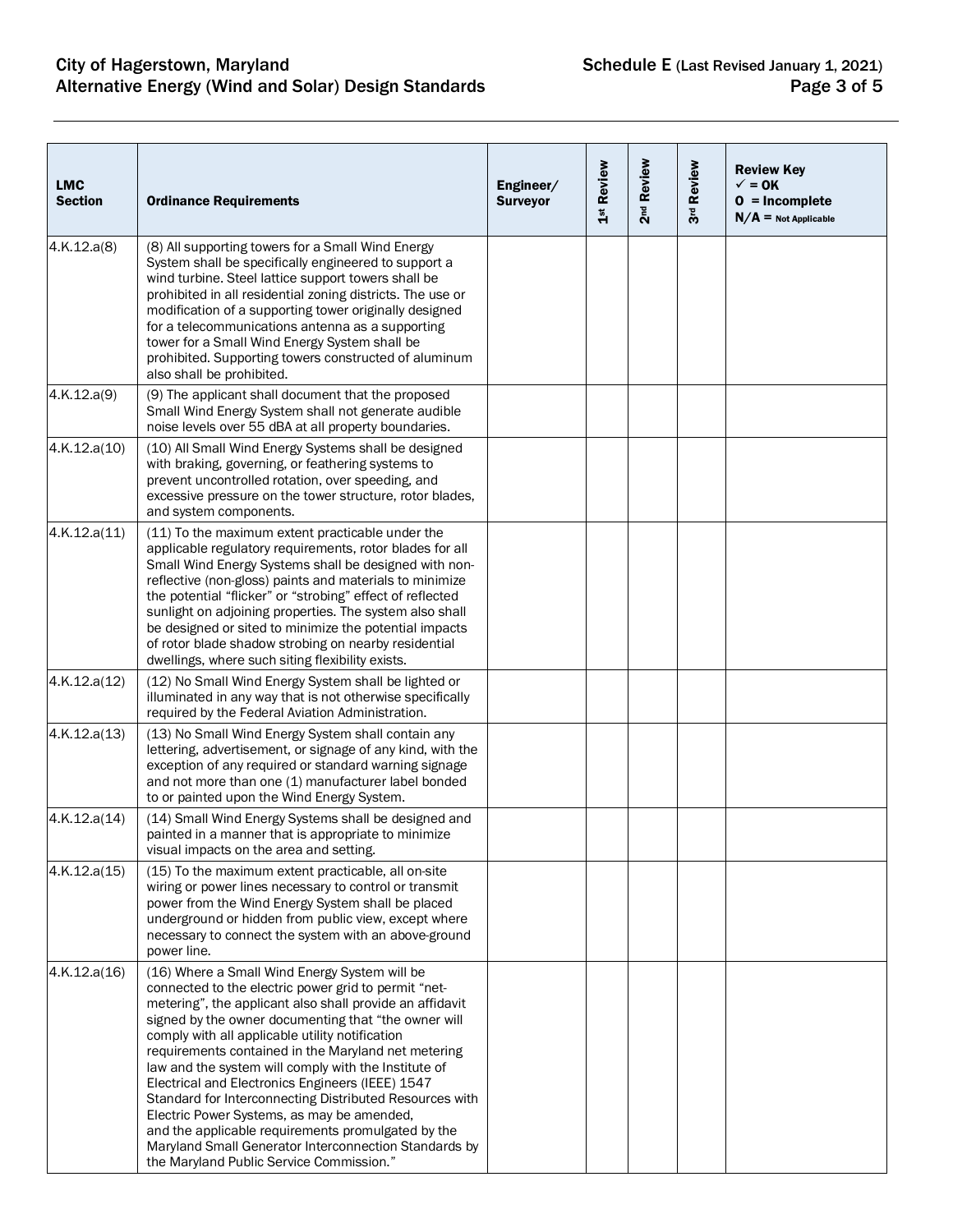| <b>Ordinance Requirements</b>                                                                                                                                                                                                                                                                                                                         | Engineer/<br><b>Surveyor</b> | 1st Review | 2 <sup>nd</sup> Review | 3rd Review | <b>Review Key</b><br>$\checkmark$ = 0K<br>$0 = Incomplete$<br>$N/A$ = Not Applicable |
|-------------------------------------------------------------------------------------------------------------------------------------------------------------------------------------------------------------------------------------------------------------------------------------------------------------------------------------------------------|------------------------------|------------|------------------------|------------|--------------------------------------------------------------------------------------|
| (17) When an approved Small Wind Energy System has<br>ceased active production of electricity for a period of at<br>least 12 consecutive months, the owner of said property<br>shall remove the Wind Energy System and supporting<br>structure from the property.                                                                                     |                              |            |                        |            |                                                                                      |
| (18) Small Wind Energy Systems that are proposed for<br>location in historic districts shall be required to obtain a<br>Certificate of Appropriateness from the Historic District<br>Commission (HDC). The HDC may reject the application<br>if found to compromise the historic architecture of a<br>building or the historic environment of a site. |                              |            |                        |            |                                                                                      |
| Large Wind Energy Systems.<br>Large Wind Energy Systems shall not be permitted in<br>any zoning district within the City.                                                                                                                                                                                                                             |                              |            |                        |            |                                                                                      |
| c. Building-Mounted Wind Energy Systems.<br>Building-Mounted Wind Energy Systems shall be<br>permitted as an accessory use to any principal<br>permitted use in any zoning district.                                                                                                                                                                  |                              |            |                        |            |                                                                                      |
| (1) No more than one Building-Mounted Wind Energy<br>System with a rated maximum output of not more than<br>15 kilowatts of electricity shall be permitted on any<br>individual property. No variance to this electric<br>generating capacity shall be granted by the Board of<br>Zoning Appeals.                                                     |                              |            |                        |            |                                                                                      |
| (2) The highest part of the Building-Mounted Wind<br>Energy System may not exceed ten feet<br>above the highest point of the roof in all zoning districts.                                                                                                                                                                                            |                              |            |                        |            |                                                                                      |
| (3) Safety and aesthetic standards under Subsection<br>12.a.9 through 18 of this Section shall<br>also apply to Building-Mounted Wind Energy Systems.                                                                                                                                                                                                 |                              |            |                        |            |                                                                                      |
| d. Ground-Mounted Solar Collection Systems.<br>Ground-Mounted Solar Collection Systems are<br>permitted as an accessory use in any zoning district.<br>(1) In residential and mixed-use zoning districts and for<br>residential uses in any other zoning district, Ground-<br>Mounted Solar Collection Systems shall not occupy                       |                              |            |                        |            |                                                                                      |
| more than nine hundred (900) square feet of the lot,<br>shall not be taller than ten (10) feet in height, and<br>shall meet all setback requirements for accessory<br>structures.                                                                                                                                                                     |                              |            |                        |            |                                                                                      |
| (2) In commercial and industrial districts, Ground-<br>Mounted Solar Collections Systems shall<br>meet the height and setback requirements for<br>accessory structures in that district.                                                                                                                                                              |                              |            |                        |            |                                                                                      |
| e. Building-Mounted Solar Collection Systems.<br>Building-Mounted Solar Collection Systems are<br>permitted in any zoning district.<br>(1) Building-Mounted Solar Collection Systems may not<br>exceed 12 inches in height on gabled or hipped roofs or<br>ten feet on flat roofs.                                                                    |                              |            |                        |            |                                                                                      |
|                                                                                                                                                                                                                                                                                                                                                       |                              |            |                        |            |                                                                                      |